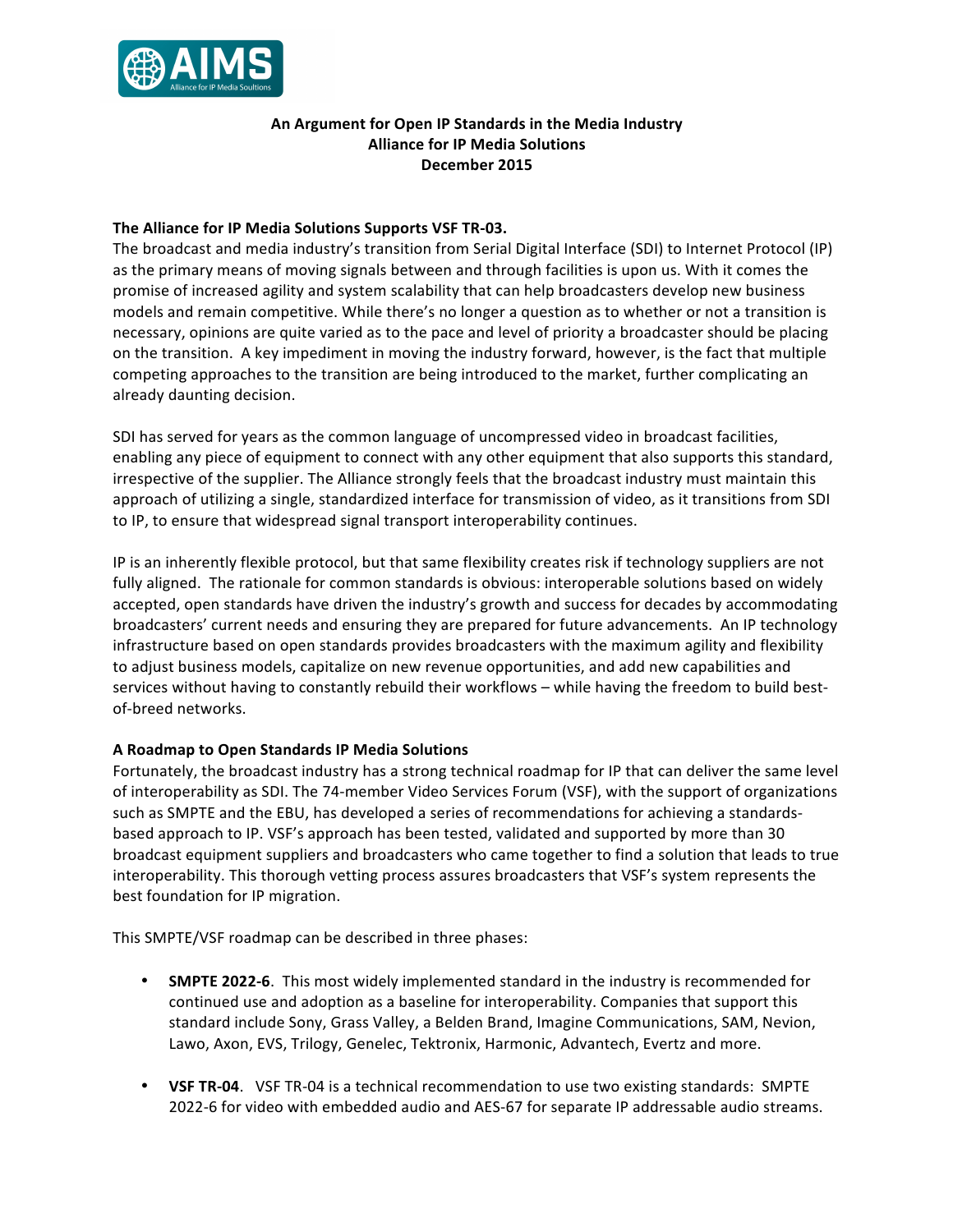

In VSF TR-04, AES-67 effectively operates as the "discrete audio" equivalent in IP. AES-67 is already in use by numerous audio companies including Lawo, Riedel, Axia, Wheatstone, Audinate, Yamaha, LiveWire+, Q-Sys, and Dante. The combination of these two standards into a VSF Technical Recommendation (VSF TR-04) gives the broadcast industry a clear path to separately addressable IP audio in a commercial off-the-shelf (COTS) IP switch that will not require additional conversion from a proprietary IP standard to MADI. With interoperability tests beginning in February of 2016, and with the accessibility of AES-67 technology given as a proven standard, broadcast vendors will begin deploying VSF TR-04 systems in the first half of 2016.

**VSF TR-03**. This is the final step in the seamless evolution of standards. TR-03 is the transport of uncompressed elementary stream media over IP. TR-03 is very much about essence and separating out the media type, whether video, audio, metadata or timing events. VSF TR-03 improves upon VSF TR-04 by replacing the SMPTE 2022-6 portion of VSF TR-04 with an improved method of distributing video data. With SMPTE 2022-6, the entire video stream must first be de-packetized and then the audio signal must be de-embedded from the SDI stream. When processing is completed, the audio must be re-embedded in the SDI before the SDI signal can once again be packetized. With TR-03, audio, video and metadata are individually packetized into separate IP streams. Only the packets containing audio samples are required to be depacketized before they are processed, and then re-packetized back into an IP stream. Not only does this process remove the need for audio embedding and de-embedding, it also greatly reduces the volume of packet traffic that needs to be routed to the audio processor. As an added benefit, only the active video pixels of TR-03 need to be packetized, thereby reducing the amount of network traffic generated by uncompressed video. The format of the audio stream is still AES-67. Video is packetized using RFC 4175, which has been a standard since 2005 and is widely used today. Again, because these technologies are well understood, it is projected that systems using VSF TR-03 will be available in 2016.

This SMPTE/VSF-based interoperability roadmap will be fully realizable in 2016 with system *implementations from multiple companies.* 

## **Proprietary Solutions Pose Considerable Risk**

In contrast to this broad, open standards-based Alliance, a few suppliers have pursued a path that proposes proprietary implementations. Such proprietary efforts increase the cost for both suppliers and broadcasters, limiting broadcasters' options and adding complexity when building an IP infrastructure for the future. Proprietary solutions will ultimately slow the adoption of common standards for transmission of media over IP in a broadcast facility, as has been the case multiple times in our industry's past. For example, the development of common tape formats (MS, SX, Beta, P2, XDCAM), and file exchange formats (GXF, MXF Op1A, MXF OpAtom, etc.) have been hampered by the separate, and sometimes contradictory, development of multiple standards.

In any new technology field, there will be proprietary alternatives to a widely-accepted technical roadmap. However, the issue in rapid technology transitions, like those happening today in broadcast relative to IP, is selecting the *right* technology. For every proprietary-to-standard success story, there are many more failures: Sony Memory Stick, Sony Betamax, and IBM OS/2. These attempts at standardization of proprietary technology almost inevitably fail because the technology was not adequately architected for next generation requirements and did not gain sufficient backing of the industry.